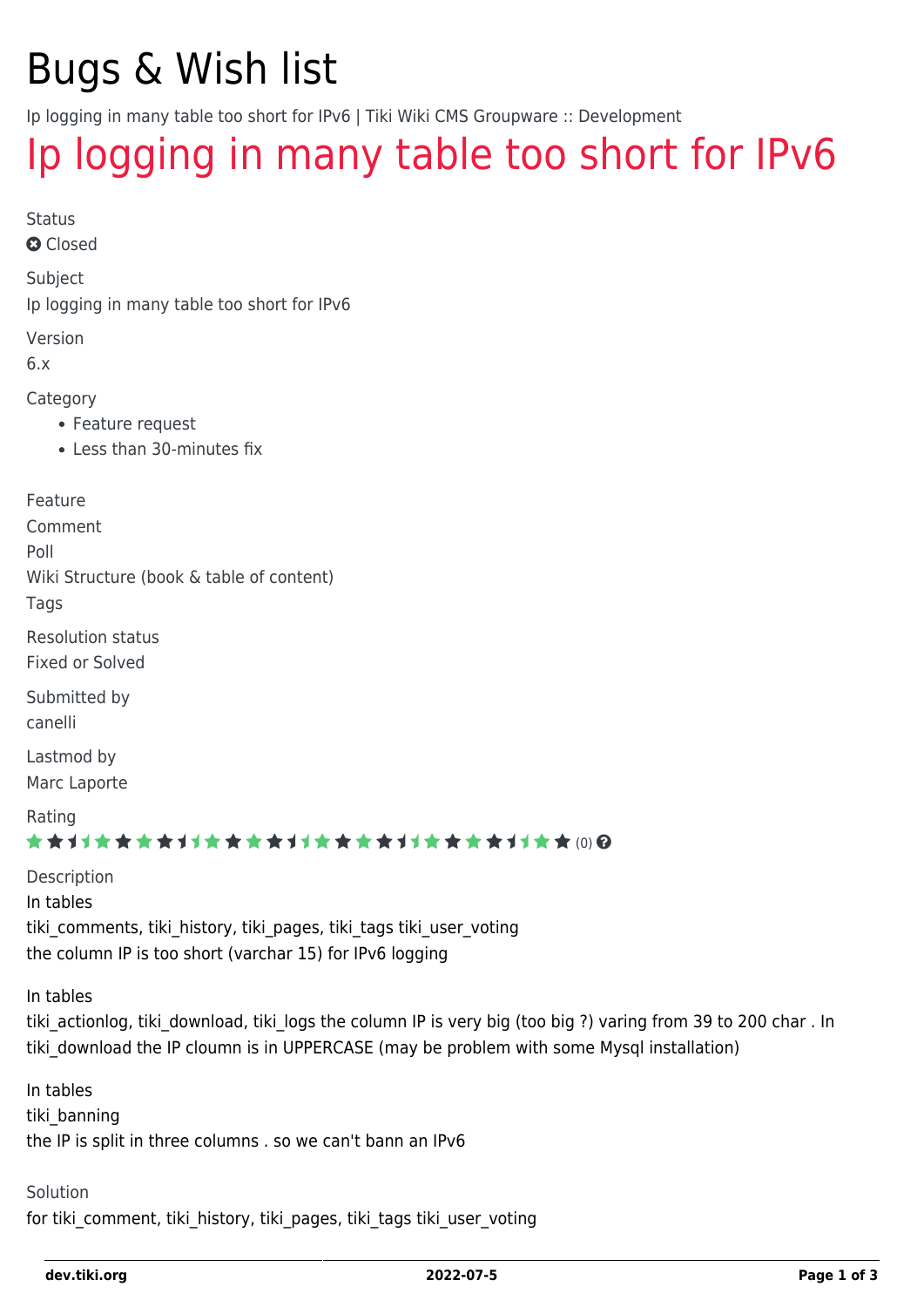use the following sql to enlarge the ip column

ALTER TABLE `tiki comments` CHANGE `user ip` `user ip` VARCHAR( 21 ) DEFAULT NULL ; ALTER TABLE `tiki\_history` CHANGE `ip` `ip` VARCHAR( 21 ) DEFAULT NULL ; ALTER TABLE `tiki pages` CHANGE `ip` `ip` VARCHAR( 21 ) DEFAULT NULL ; ALTER TABLE `tiki tags` CHANGE `ip` `ip` VARCHAR( 21 ) DEFAULT NULL ; ALTER TABLE `tiki user votings` CHANGE `ip` `ip` VARCHAR( 21 ) DEFAULT NULL ; Importance 9 high Easy to solve? 10 easy Priority 90 Demonstrate Bug (Tiki 19+) Please demonstrate your bug on show2.tikiwiki.org Version: trunk ▼ [Create show2.tikiwiki.org instance](#page--1-0) Ticket ID 3904 Created Monday 30 May, 2011 10:14:39 GMT-0000 by canelli LastModif

Friday 10 August, 2012 19:15:02 GMT-0000

## Comments



sept 06 Jun 11 10:11 GMT-0000

Well according to RFC the maximum length of a IPv6 is 39 characters and not 21 So we might want to change all our ip fields to 39 char no ?



## sept 06 Jun 11 10:23 GMT-0000

Should by fixed in trunk by rev 34782



### [Marc Laporte](https://dev.tiki.org/user11197) 10 Aug 12 19:17 GMT-0000

<http://tikiwiki.svn.sourceforge.net/viewvc/tikiwiki?view=revision&revision=34782>